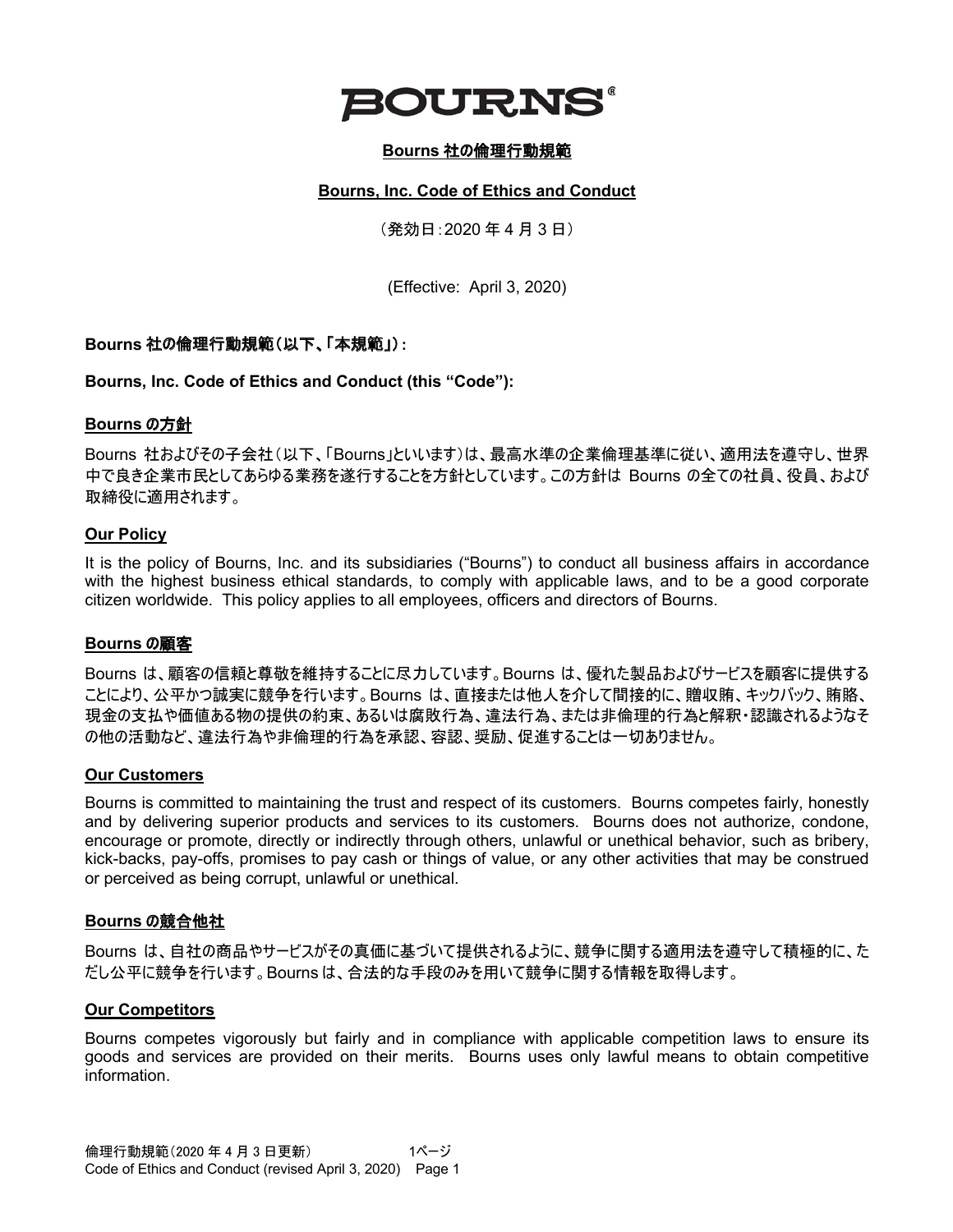### **Bourns** のビジネスパートナー

Bourns は、Bourns の高い基準と同等以上の基準を有し、Bourns のグローバル方針・手順に従って適切な書面による契 約を締結している承認済みのコンサルタント、請負業者、流通業者、販売員、再販業者、販売・マーケティング代理店、お よびサプライヤー(以下、総称して「Bourns のビジネスパートナー」といいます)のみを採用しています。

#### **Our Business Partners**

Bourns uses only authorized consultants, contractors, distributors, representatives, resellers, sales and marketing agents and suppliers (collectively, "Bourns' Business Partners") who have met or exceeded Bourns' high standards and have entered into appropriate written agreements in compliance with Bourns' global policies and procedures.

### 利益相反

Bourns の社員は、Bourns に対する自身の義務や職務において利益相反またはその可能性が生じるようなビジネス上の判 断、行為、その他の社外活動を避けることが求められています。Bourns の社員は、相反行為に関与することを拒否するもの とし、利益相反が疑われるような行動を行う場合には、事前に担当の Bourns 管理職に助言および承認を求めなくてはなり ません。社員は、個人的な利益を得るために Bourns の資産(コンピューター、コンピューターシステム、その他の電子的システ ムや機器を含みます)を使用してはなりません。

#### **Conflicts of Interest**

Bourns employees are required to avoid business decisions, conduct, or other outside activities that create an actual or potential conflict of interest with their obligations or duties to Bourns. Bourns employees must decline to engage in conflicting behavior or seek guidance and approval from the appropriate Bourns officials prior to engaging in behavior that could be considered as a potential conflict of interest. Bourns' assets, including its computers and computer systems and other electronic systems or devices, may not be used for an employee's personal gain.

### 秘密情報および個人情報の保護と適切な使用

Bourns の社員は、個人的な利益を得るために Bourns の財務/非財務情報を利用してはなりません。Bourns およびその 社員は、(i)Bourns が保有する秘密/専有情報および(ii)Bourns に対して内密に開示された第三者の秘密/専有情報を保 護しなくてはなりません。Bourns の顧客やビジネスパートナーから提供された情報および各社員やその他の個人に関する情 報など、Bourns に託された情報の秘密性は適用法や契約上の要件に従って常に保護されるものとします。個人に関する 情報は、担当業務を遂行するためなど、正当な目的のために必要となる場合に限り、該当の Bourns の方針やガイドライン に定める指示に従って使用されるものとします。特定の識別情報が必要とされない場合、Bourns は集約的な形式やその他 の匿名手段を用いて当該情報を提示するように努めます。

#### **Protection and Appropriate Use of Confidential Data and Data Relating to Individuals**

Bourns employees may not exploit Bourns' financial or non-financial data for personal gain. Bourns and its employees must protect the confidential and proprietary nature of (i) Bourns' own data, and (ii) the data of others disclosed to Bourns in confidence. The privacy of data entrusted into Bourns' care, including data provided by customers and Bourns' Business Partners, as well as data relating to individual employees or other individuals, must be protected at all times in accordance with applicable legal and contractual requirements. Data relating to individuals may be used only in accordance with instructions set forth in applicable Bourns policies and guidelines and only if, and to the extent, necessary to fulfil legitimate purposes, such as assigned work responsibilities. If specific identifying information is not necessary, Bourns will strive to present the information in aggregated form or by some other anonymous means.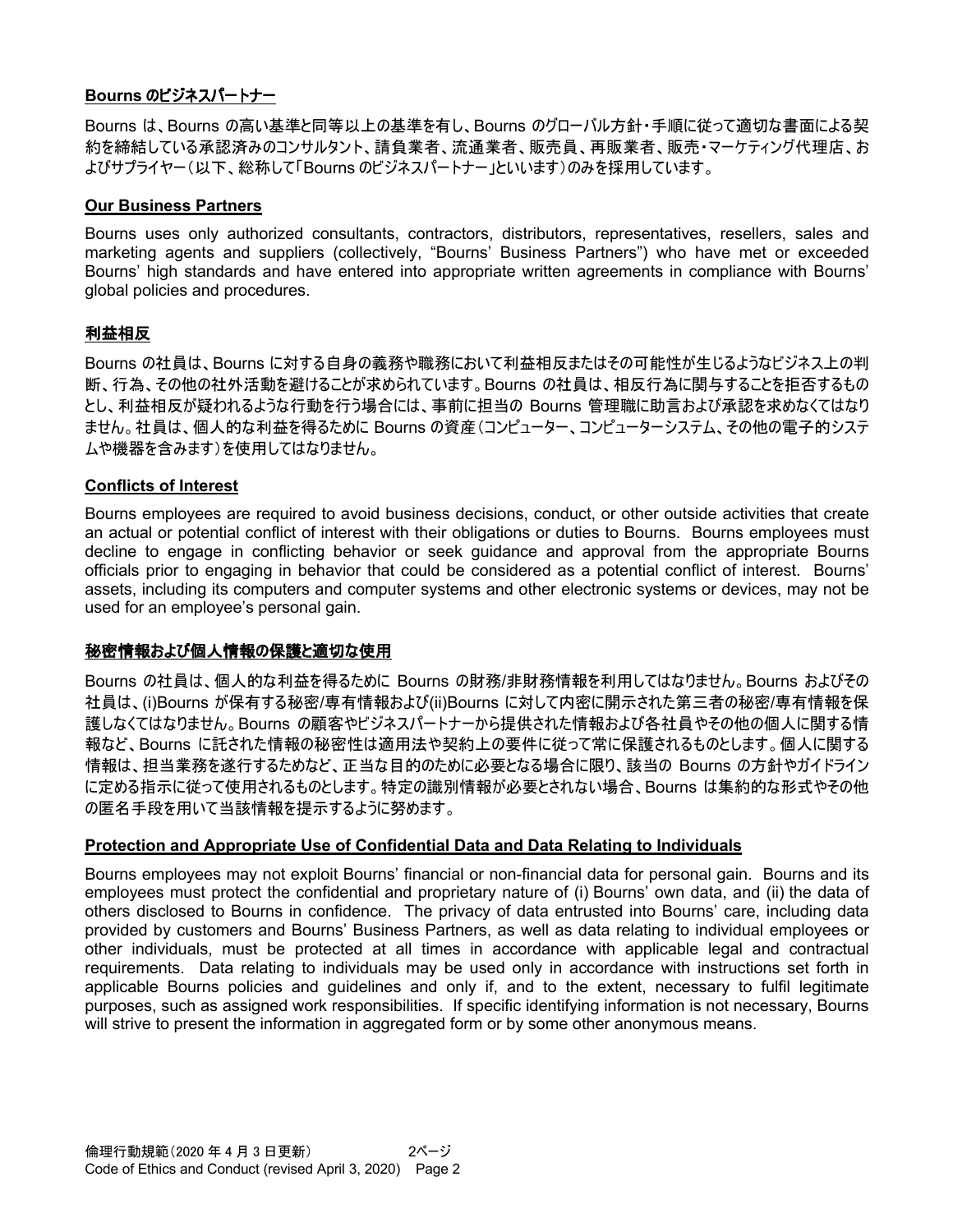# 責任ある財務**/**非財務記録の保持

Bourns の各社員は、財務情報の正確な記録や報告および Bourns の財務情報や記録の完全性を保持することに責任を 負います。Bourns は、海外および現地の規制要件に従い、義務付けられた保管期間に紙媒体・電子的形態を問わず全 ての事業記録を保管するものとします。

#### **Responsible Financial and Non-Financial Recordkeeping**

Each Bourns employee is responsible for the accurate recordkeeping and reporting of financial data and the integrity of Bourns' financial data and records. Bourns preserves all business records for their required retention periods, whether in paper or electronic form, to ensure that global and local requirements are met.

# 多様性に富む社風を重んじ、安全な職場づくりに尽力する

Bourns は多様性や相違に富む文化で構成されるひとつの会社であることから、Bourns の社員は他の者の文化や習慣を 認め、その恩恵を受け、尊重し、理解するように努めなくてはなりません。Bourns の社員は、人種、肌の色、信条、宗教、国 籍、家系、市民権、年齢、性別・ジェンダー、性自認・表現、性的指向、婚姻の有無、兵役経験、肉体的/精神的障害、 法的に保護される疾患、遺伝情報、その他の適用法で保護される特性を理由として、他の者を差別してはなりません。 Bourns は、いじめや暴力のない職場づくりに努めています。Bourns の職場に武器を持ち込むことは禁じられています。本規 定の違反に気づいた場合、直ちに人事部および/または Bourns のセキュリティサービスに報告してください。

#### **Respect for Diverse Culture and Commitment to Safe Workplace**

Bourns is a single company comprising many diverse and differing cultures, thus each Bourns employee must strive to appreciate, benefit from, respect and understand other cultures and customs. Bourns employees must not discriminate against one another, including for reasons of race, color, creed, religion, national origin, ancestry, citizenship, age, sex or gender, gender identity or expression, sexual orientation, marital status, military and veteran status, physical or mental disability, protected medical condition, genetic information, or any other characteristic protected by applicable law. Bourns is committed to a bullying-free and violence-free work environment. No one is permitted to bring a weapon into a Bourns workplace. If you become aware of a violation of this provision, you should report it immediately to Human Resources and/or Bourns' security service.

# 人権、環境、社会的責任への取り組み

Bourns は、自身の適切な影響力をもって、国際連合(以下、「国連」)の世界人権宣言、国際労働機関の基本条約、お よび国連グローバル・コンパクトの 10 原則に定める国際人権保護を支持し、尊重しています。Bourns は特に、世界中の奴 隷制度および人身売買の撲滅、並びに国際基準に違反するあらゆる形態の強制労働および児童労働の効果的な排除を 支持しています。そのために Bourns は、自発的ではない労働や、監禁、拘束、強制契約など労働者の自由な移動を禁じ るような労働を、自身のサプライチェーンから排除することに努めています。Bourns は、この目的を、ビジネスパートナーの選 択・管理におけるひとつの基準としています。Bourns は、環境責任を促進するイニシアチブに取り組み、環境に優しいテクノロ ジー、プロセス、製品の開発および導入を奨励しています。Bourns は、自身のサプライチェーンにおける環境影響を軽減する ことに努めています。Bourns は、社員に対し、自身が働き生活する地域社会の発展に貢献することにより社会的責任を強 く認識していることを示すように奨励しています。

#### **Commitment to Human Rights, the Environment and Social Responsibility**

Bourns supports and respects, within its reasonable ability to influence, the protection of international human rights set out in the United Nations' ("UN") Universal Declaration of Human Rights, the International Labor Organization's fundamental conventions and in the Ten Principles of the UN Global Compact. In particular, Bourns supports the eradication of slavery and human trafficking worldwide and the effective elimination of all forms of forced labor and child labor in violation of international standards. To that effect Bourns strives to eliminate from its supply chain any use of labor that is not voluntary or that does not permit workers freedom of movement such as prison, bonded or indentured labor. Bourns will use this objective as a criterion in the selection and management of Bourns' Business Partners. Bourns endeavors to undertake